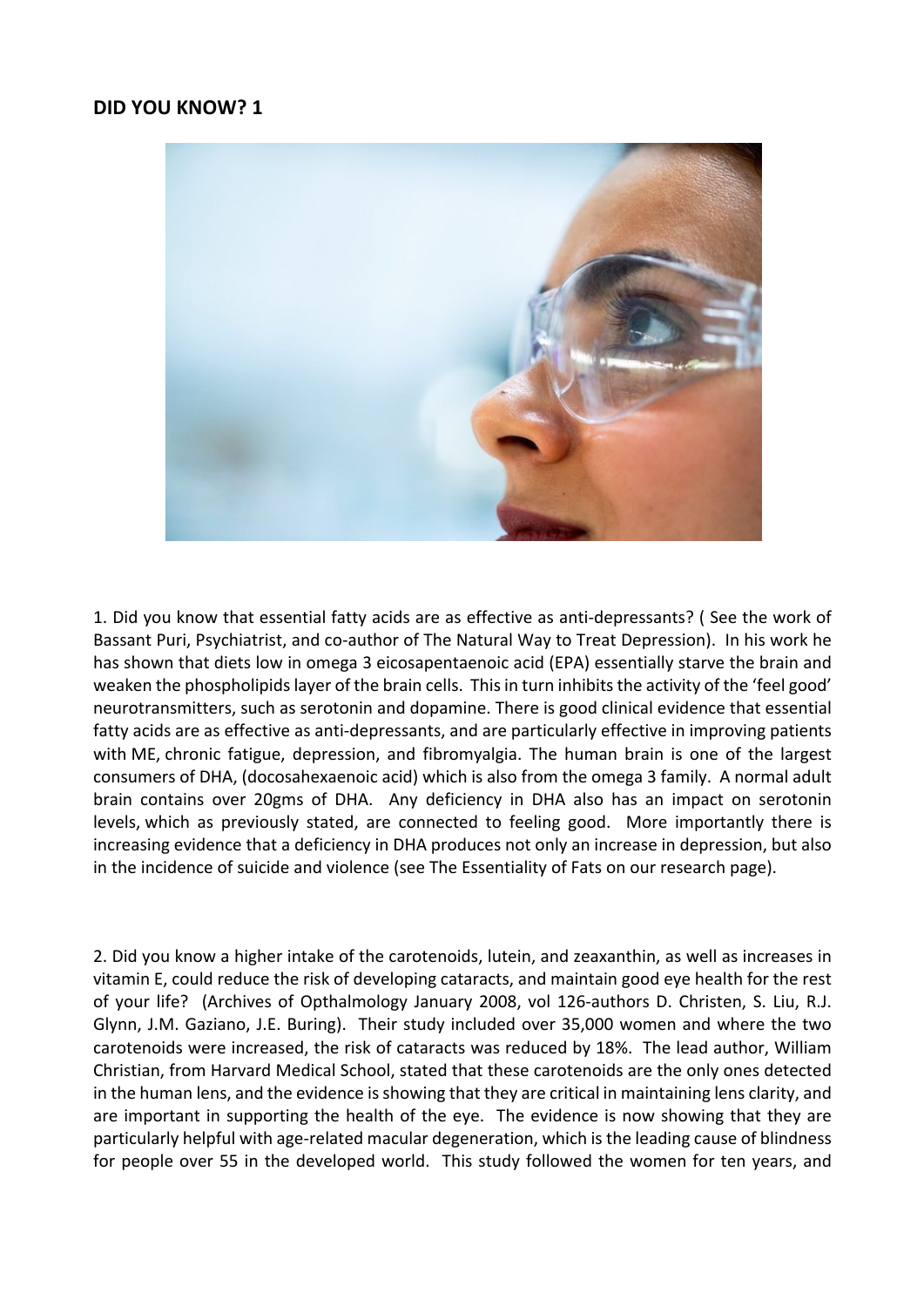although more research is required, there is a clear correlation between these two carotenoids and vitamin E, and the maintenance of optimal health for the eye.

3. Did you know that researchers at the Harvard Medical School have successfully used fish oil supplementation to treat bipolar disorder (manic depressive illness) (Stoll, Andrew L., et al. Omega 3 fatty acids in bipolar Archives of General Psychatry, Vol. 56, May 1999 and Hibbeln, Joseph R. Fish consumption and major depression. The Lancet, Vol. 351, 1998). British researchers are also reporting encouraging results in the treatment of schizophrenia. (Laugharne, J.D.E, et al. Fatty acids and schizophrenia. Lipids, Vol. 31, 1996. The evidence suggests that the best sources of DHA and EPA (see the Essentiality of Fats also on the research page) are from fish sources but for those who are vegetarian or prefer not to derive it from a fish source for other reasons, then flax oil is the best. Other conditions that have benefited from fish oil consumption are breathing difficulties, such as asthma and various lung diseases like cystic fibrosis and emphysema, (Lawrence, R. and Sorrell, T. Eicosapentaenoic acid in cystic fibrosis: evidence of a pathogenetic role for leudotriene B4. The Lancet, Vol. 342, August 21, 1993, and Schwartz, Joel. Role of polyunsaturated fatty acids in lung disease. American Journal of Clinical Nutrition. Vol. 71, Jan. 2000). So, good mental health depends on a diet rich in essential fats. They are called essential fats for a reason. They are essential. Without them optimal living is not possible.

4. Did you know that high-tech brain imaging scans have been used to help patients 'wish away' chronic pain? The technology, which relies on magnetic resonance imaging (MRI) scans, is aimed at treating a range of problems from backache and neuralgia to nerve pain and migraine. The pilot study has allowed patients to see where the pain is coming from (using the MRI scan), then watch as their own positive thoughts drive it away. The results thus far have shown a 64% reduction in pain after having this innovative therapy. Chronic pain is often unresponsive to conventional treatments such as painkillers, but an increasing number of studies have shown it is possible to 'think away' some chronic pain, or at least distract oneself from it. This new treatment plan uses the MRI scans to monitor the blood flow in the brain. This identifies activity levels in the area involved with pain. Patients are then given special goggles similar to those used in virtual reality computer games, which show this area of activity, which is represented by the image of a burning flame. The greater the pain, the greater the blood flow, and the bigger the flame. Patients are then taught to reduce the size of the flame e.g., visualising the flame being put out with a bucket of water. The theory is that once the patient sees their thinking is reducing the size of the flame, they will in turn learn to control their pain without having to see the flame. The research is being led by Dr. Jon Hawkinson, who is the vice president of research and development of the US based company Omneuron. Trials have been conducted jointly with Stanford University (USA). This research clearly shows that we can beat pain with the power of positive thought, and helping patients to see that, has strengthened their belief in their own ability to do so.

5. Did you know that early trauma can lead to a child experiencing major difficulties in forming healthy relationships (see Children Who Hurt, also on research page)? What has become known as attachment theory, has helped us make sense of the way children and their brains develop. To really understand this process, we need to understand that the brain and the nervous system are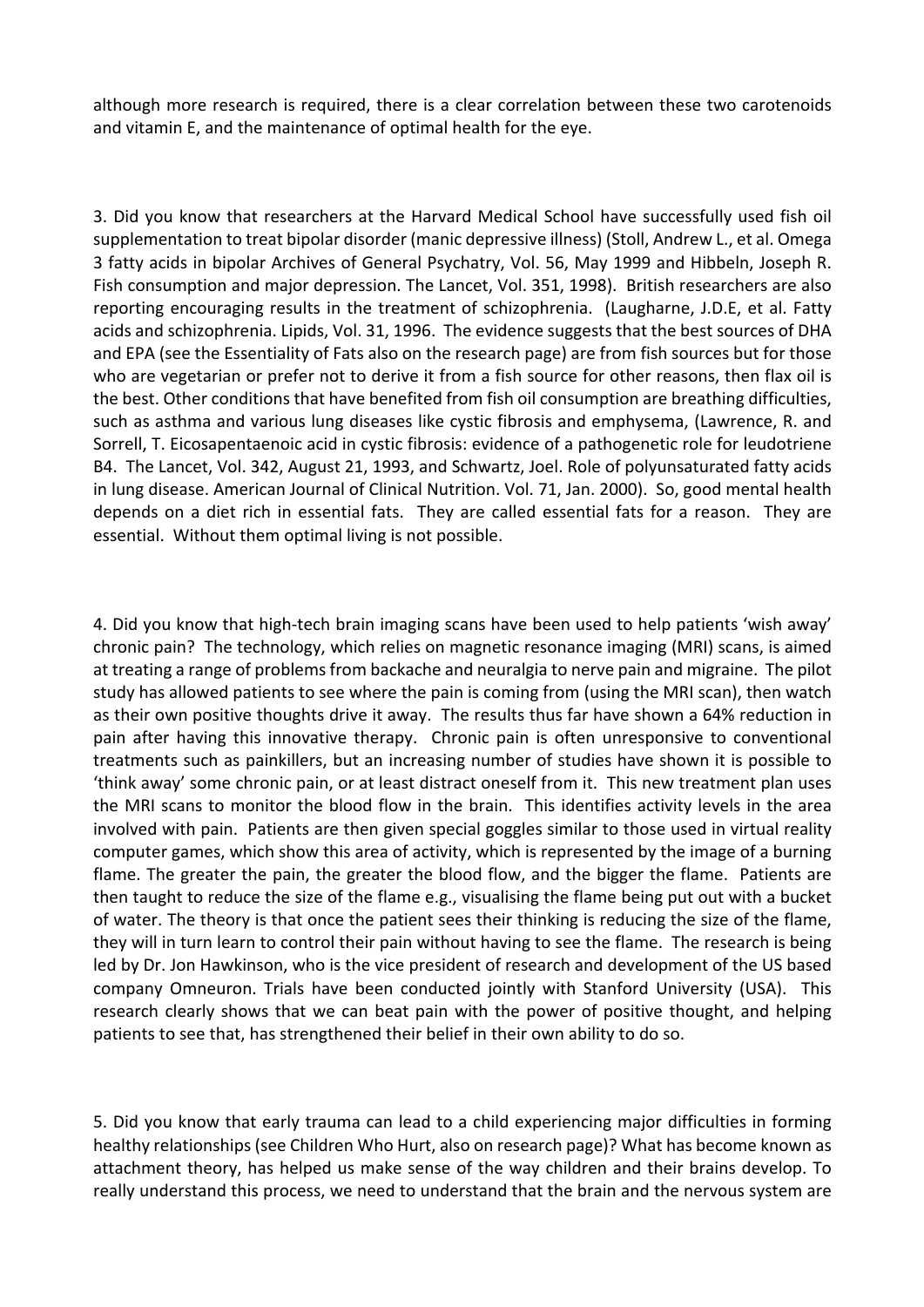heavily centred around association. For example, if the child's caregiver does not respond with sensitivity and kindness to the child having hurt herself, in other words they are scolded or even punished for being so clumsy or awkward, then the child associates hurting herself with emotional pain, in addition to the physical pain they are experiencing. They take on a disproportionate sense of responsibility for what really is an accident, and they behave as if what has happened is totally about their incompetence. In such an example the links between the nerve cells in her growing brain and nervous system (see Neurotheology, also on the research page) are being wired in line with her experience, but unfortunately 'false' associations and therefore connections, are being made. As the different neuronal pathways are used again and again, where those connections are healthy the child's sense of self is strengthened. Where, as in our example, the connections established are unhealthy, the child's sense of self is eroded. This is how the dismantling of the self begins, and the uphill struggle to be at peace with oneself becomes a lifelong consequence.

6. Did you know that your liver's job is to analyse, excrete or turn to fuel all substances you ingest or inhale? It routinely performs thousands of vital functions, 24 hours a day. It is truly a genius. The liver is the receiving and processing plant that takes the food, delivered from your digestive tract, processes it, repackages it, and then ships it out to the rest of your body for use. Amongst the liver's many tasks are energy production, protein building, repackaging fats so you can deliver cholesterol to nerve and brain cells and rearranging amino acids, so you have the specific ones you need. The liver is pivotal in dealing with toxins in your body. There is no system in your body that does not depend to some extent on the function of the liver, or that may not be adversely affected if your liver is unhealthy, not functioning, or toxic. The liver breaks down toxins into safer substances or eliminates them from the body. The liver will even store toxins, to protect the rest of the body. However, after a while this leads to liver damage and the rest of the body will suffer anyway. The liver houses the gallbladder (the lynchpin of the body's immune system) which regulates blood sugar, cleanses the blood, stores iron, metabolises fat, carbohydrates, and protein, and synthesises vitamin A. This too is truly an amazing organ. It is when these two compatriots fall foul of our countless indiscretions that some of the worst diseases afflict the body. (See the work of Andreas Moritz, The Liver and Gallbladder Miracle Cleanse 2007).

7. Did you know that a toxic liver adversely affects the body in hundreds, if not thousands, of different ways? The list is truly mind-boggling. It includes indigestion, atherosclerosis, diabetes, hormone imbalances, PMS, menopausal problems, headaches and migraines, allergies, eczema, asthma, arthritis, sinusitis and hives, behavioural problems, mood swings and mental confusion. These are some of the liver's cries for help. In addition, you could experience blood sugar imbalances with all the associated problems, and hundreds of different vitamin and mineral deficiency signs. These include feeling tired, having poor skin and hair health, being overweight, and your risk of cancer could greatly increase. This is why it is important to undertake a regular detoxification programme (see The Secret of Health Is the Removal of Waste). Detoxification gives your liver a chance to get rid of all the hideous toxic compounds it has been storing. It will help to leave you feeling cleansed, revived, rejuvenated, and can protect against future illness. In a world where there are countless pollutants, our diets are poor and our lifestyles hectic, it is the liver that pays the greatest price. Prevention truly is better than cure. So, rather than waiting for your past mistakes to come and find you, be proactive in generating good habits, which support the health of your liver in an ongoing way.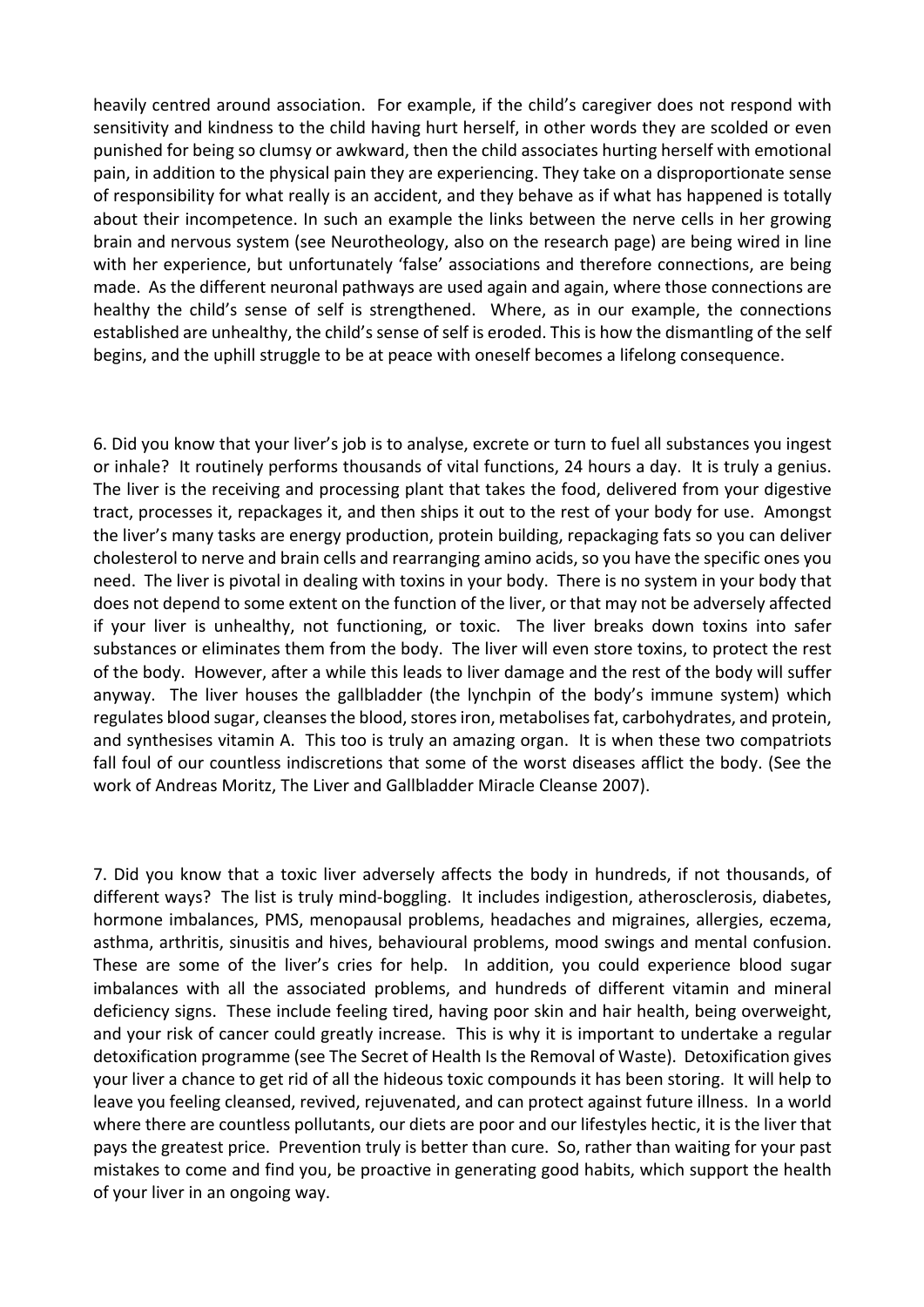8. Did you know your two bean-shaped organs (the kidneys) track the body's fluid usage, levels, pressure, and location? Fluid is used to transport waste from the body's organs to the kidneys for processing or treatment, and then excretion as urine. Your body also must rid itself of gases, acids, oils, resins and sludge. Some of the compounds processed by the kidneys include lactic acid, uric acid, various proteins, sugars, salts, excess calcium, and potassium. When these products/byproducts cannot be fully flushed from the body, it is forced to uncomfortably store them. Healthy kidneys utilise 4 to 8 pints of fluid a day, cleansing your system. Because of their importance in keeping us healthy, the Chinese call the kidneys 'The Master Organ'. Since all of our organs run on fluid, the kidneys regulate every organ of the body. They regulate your entire system and its functions, including the bladder, blood pressure, the ovaries, production levels of testosterone and oestrogen, period cramps, the testicles, sperm production, the uterus, the prostate, sex drive, the pancreas, the spleen, the lymphatic system, the heart, the ligaments, the ears, the scalp, the back, the pectorals, trapezes, elbows, both calves, thighs, biceps, triceps, forearms, wrists, knees, ankles, the spine, all fingers and toes. It is also important to note that there is never a kidney problem that does not include a liver problem. The two organs are the primary detoxification organs of the body, and they work hand in hand. So, here you can see we have another magician, which deserves our respect (see Persuading the Body series on our resources page).

9. Did you know there are only four forces in operation in the world around us? They are electromagnetism, gravity, the strong nuclear force, and the weak nuclear force (see the work of Max Planck who is considered by many to be the Father of quantum theory, and Albert Einstein whose contribution to the field is second to none). Everything taking place around us falls into one of these four categories. Electromagnetism accounts for heat, electricity, light, radio waves, TV, Xrays etc. Gravity makes the world go round and holds the planets and stars in place. The strong nuclear force holds the nucleus together at the heart of the cell. It's the dividing of this nucleus that creates what we refer to as nuclear power, which as we're all aware, is awesome. The weak nuclear force holds the sub-atomic particles together. This refers to the most subtle of energy, which in quantum physics is now being referred to as 'information', existing in time and space, serving up unlimited possibilities. These four forces are responsible for all life as we know it and are often referred to as the 'unified field'. When we take an even closer look, it becomes clear that these four expressions of matter are merely the manifestation of one energy; that energy is light. All four are merely reflecting light in a slightly different way. It's all about vibrations. According to the speed and the resonance of light, matter expresses itself in a slightly different way, offering us endless possibilities. Once we understand that everything around us is light and we too are beings of light, it will come as no surprise that just as matter is able to influence us, we are able to influence it. It is our ignorance about our amazing power that most enslaves us (see Neurotheology on our research page). So, stop what you're doing and take a look around you, and begin to appreciate the amazingness of the world that you reside in, and more importantly your own amazingness.

10. Did you know that there are three attributes that some of the greatest minds to have blessed this earth have in common; some of our greatest poets, philosophers, religious leaders, and activists? These attributes are ones we too can develop, and it would be in our best interests to develop. They require courage because they demand that we step outside of our 'tribal consciousness' and dare to be individuals. The three attributes are: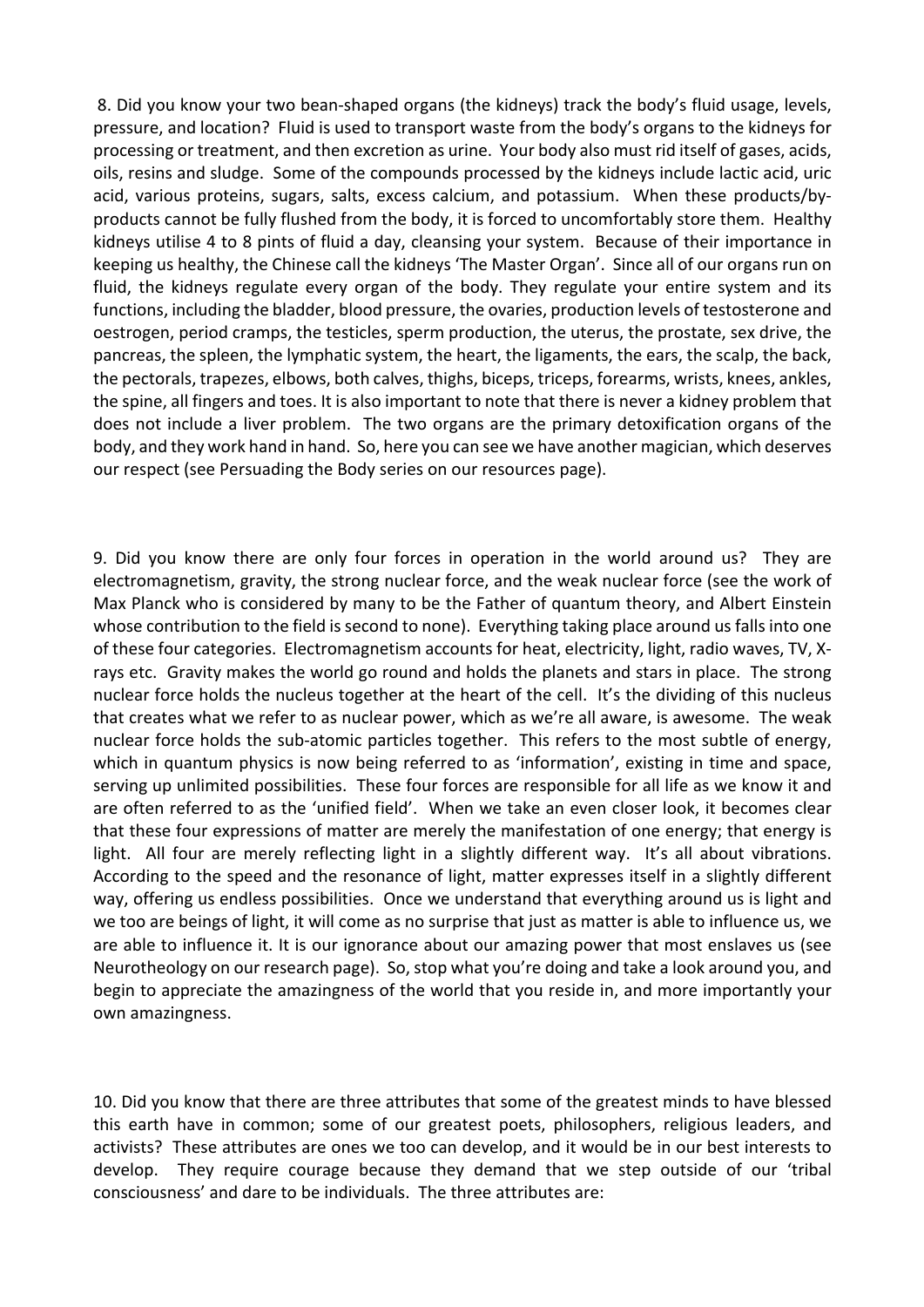i) To become detached from the 'good opinion' of others.

- ii) Not to focus on outcome.
- iii) To have no desire to control.

Those who are detached from the good opinion of others have the courage to listen to their own hearts and dance to its beat. This does not mean they are unable or unwilling to listen, but if what they are hearing is not in sync with the beat of their own hearts, they are not afraid to walk alone. Those who are not focused exclusively on outcome, understand that the ultimate destination is 'right action'. So, as long as they are doing what's right, in line with their knowledge and experience, they know 'right action' will take them to their destination, so they need not worry. Those who have no desire to control others do not get caught up in the web of envy and jealousy. They are too busy being focused on who they are and their own journey, hence they waste no time trying to get others to dance to their tune. In fact, their mission is to help each heart listen to its own beat, because they know in doing this, true happiness and peace will be found. For those of you who want to fulfil your highest purpose and potential, make these three attributes yours. History has served up some wonderful examples of those who have made this choice. You may know some yourself but some beautiful examples, for those of you who want to take a closer look, include Aristotle, Buddha, Byron, Confucius, Einstein, Emerson, Gandhi, Keats, Lao Tzu, Martin Luther King, Michael Angelo, Plato, Pascoe, Rumi, Socrates, Shelley. This list is the tip of the iceberg. Each of these individuals, in their respective fields, carved their own unique path. Why don't you?

11. Did you know that by simply watching an event you are participating? As far back as 1935, Nobel Prize winning physicist, Albert Einstein, acknowledged the 'spooky' quality of quantum effects, the ability to influence something by the act of observation. How does this work? When we are focused on anything, we have expectations and beliefs about what we are watching. Sometimes we're aware of these preconceptions, but often we're not. It's these inner experiences that become part of what we're focused on. In fact, it is impossible to simply watch anything. We are always participating. Our attention on a given place, in a given moment in time, means we are involving our consciousness. To really grasp this means to understand that we live in a 'joined up world'. Everything is energy of one kind or another and everything is connected via the unified field. We live in an interactive reality, where we change the world around us by changing what happens inside of us, while we're watching. This paradigm shift moves us away from the Newtonian laws of physics, formalised in 1687, which gave us a much more mechanical understanding of ourselves and the universe. The science of the twenty first century is showing us that we humans are part of the unified field and rather than being victims to forces greater than ourselves, we are indeed masters of that universe if we simply step into the true consciousness of ourselves (see the work of Gregg Braden in The Divine Matrix 2007). We are the architects of our reality with the power to rearrange the atoms of matter itself. So, what problem cannot be solved and what solution could possibly be beyond our reach?

12. Did you know that the great Sufi poet, Rumi (1207-1273 AD), said 'what strange beings we are, whilst sitting in hell, at the bottom of the dark, we're afraid of our own immortality'? Rumi, in so